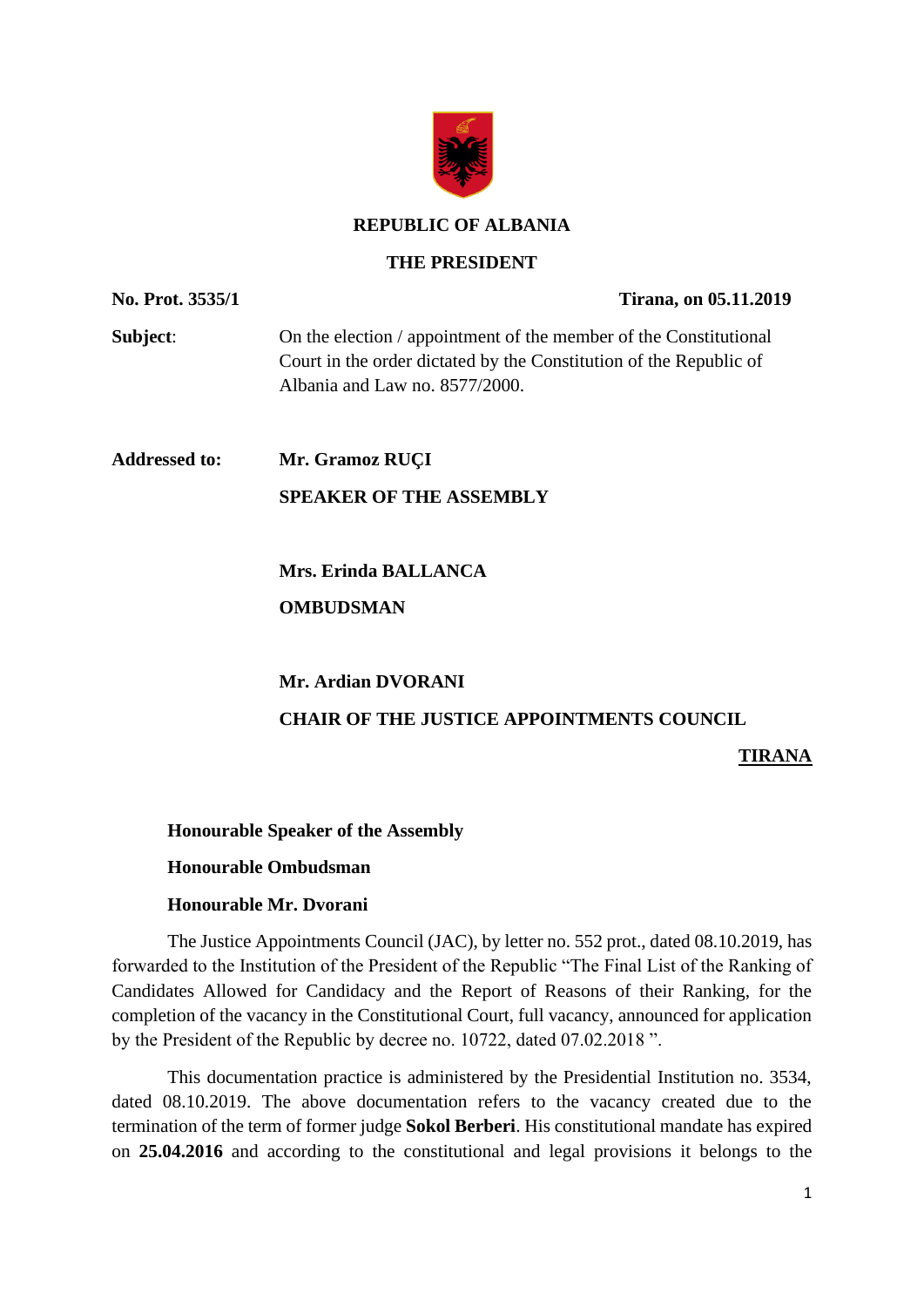President of the Republic to complete the vacancy. The President of the Republic, after examining the practice followed by the Justice Appointments Council (JAC), by decree **no. 11313, dated 15.10.2019**, has selected and appointed **Mr. Besnik Muçi** as the first judge of the Constitutional Court. On 18.10.2019, 18:00 h, Judge Besnik Muçi was sworn in before the President of the Republic, H.E. Ilir Meta and, from that moment, the first judge of the Constitutional Court is in office.

Meanwhile, the Justice Appointments Council, on the same day, on **08.10.2019**, through letter no. 553 prot**., dated 08.10.2019**, has forwarded to the Institution of the President of the Republic also the "Final List of the Ranking of Candidates Allowed for the candidacy and the Report of Reasons of their Ranking, for completing the vacancy in the Constitutional Court, full vacancy, announced by the President of the Republic by Decree No.11133, dated 04.03.2019 **".** 

This documentation practice is administered by the Institution of the President no. 3535, dated 08.10.2019. The above documentation refers to the completion of the vacancy created due to the expiration of the term of former Judge **Altina Xhoxhaj**. The constitutional mandate of former Judge Xhoxhaj expired on **25.05.2019** and, according to the constitutional and legal provisions, belongs to the President of the Republic for completion. The creation of this vacancy was notified to the President of the Republic by the Constitutional Court by letter no.79, dated 25.02.2019 and was announced by the President for application by decree no. 11133, dated 04.03.2019.

As it is very clear from the information conveyed by JAC, it results that the Chair of JAC, on the same date of **08.10.2019**, has completed the administrative process of submitting the lists to the President of the Republic **for the completion of 2 (two) vacancies at the same time**. It does not appear that JAC has, in a collegial manner, made any decision on the manner and timing of submitting the lists to the nominating bodies, but this administrative action was carried out by the Chair of the Justice Appointments Council, who pursuant to Article 226 paragraph. 2/e, of law no.115 / 2016, has the sole function of signing the verification, evaluation and ranking acts and forwarding them to the nominating body.

The administrative procedure followed by the Chair of JAC for submitting the lists, as will be explained in more details below, creates the conditions of a legal difficulty, not mentioning that in a *prima facie* assessment it makes it logically impossible that within 30 days, the President of the Republic observe the constitutional provisions that dictate the order and alternation of selection for the appointment/election of new constitutional judges, respectively by the President of the Republic and the Assembly, in the capacity of the nominating body.

The process of appointing judges of the Constitutional Court must be carried out in full compliance with the procedure and order laid down in Article 179 paragraphs 2 and 12 of the Constitution and Articles 7 paragraph 2 and 86 paragraph 4 of Law no. 8577, dated 10.02.2000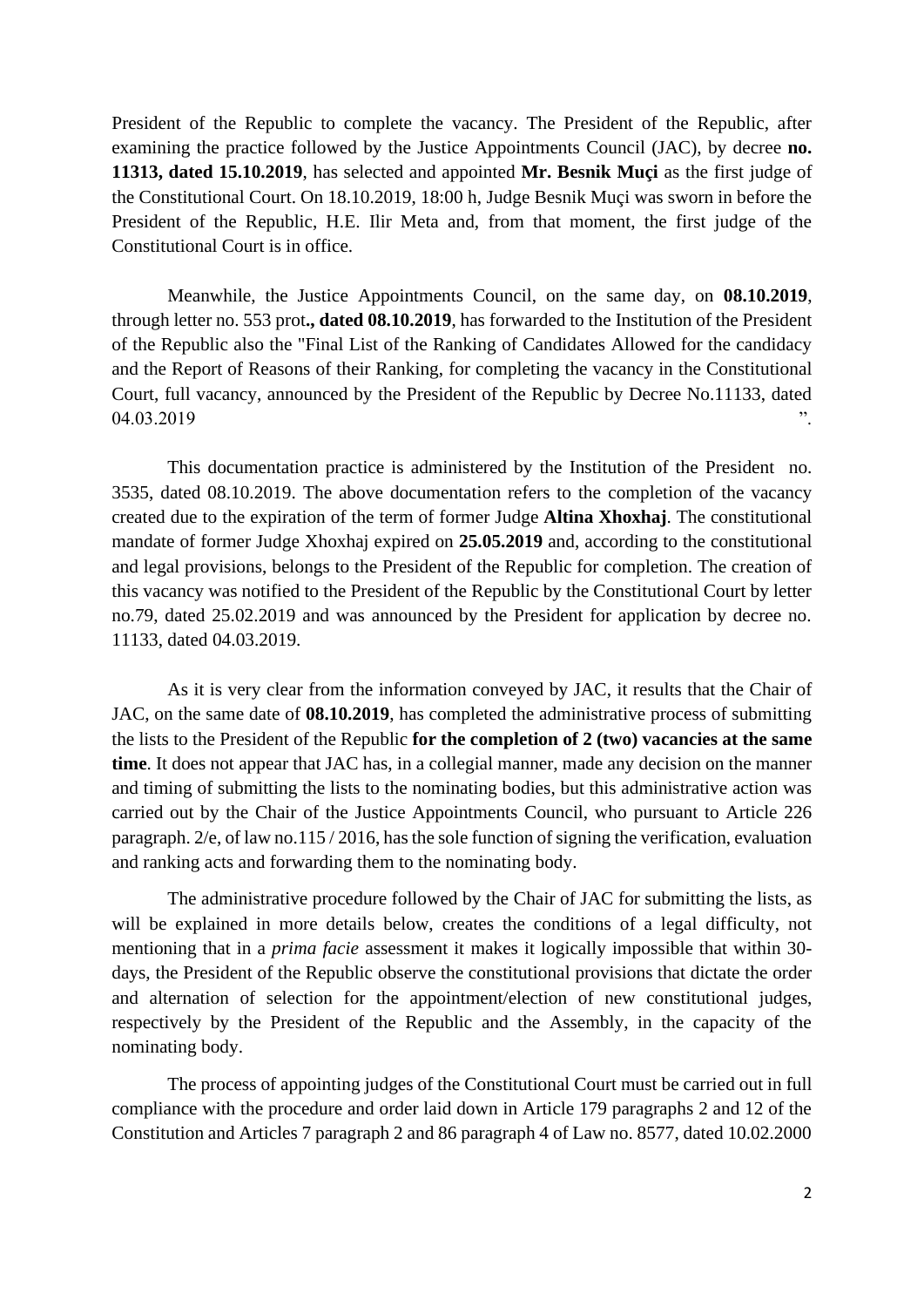"On the organization and functioning of the Constitutional Court of the Republic of Albania", as amended.

The above constitutional and legal provisions, specify in details the competence, the chronological order, option and time limit within which each of the nominating bodies must act, in cases where each of them is entitled to appoint/elect more than one member of the Constitutional Court, at the same time.

Article 179, paragraph 2 of the Constitution, provides: *"The first member to be replaced in the Constitutional Court is appointed by the President of the Republic, the second is elected by the Assembly and the third is appointed by the Supreme Court. This order is followed for all appointments that will be made after the entry into force of this law."*

Meanwhile, in the same Article, with regards to the competence of the President of the Republic during the transitional phase of the implementation of constitutional changes in paragraph 12, it is specified:

"*12… ... Upon the establishment of the High Judicial Council, the President appoints the judges of the High Court pursuant to Article 136 of the Constitution. The President completes the first vacancy in the Constitutional Court pursuant to paragraph 2 of this Article and Article 125 of the Constitution.* "

Found in such a situation, in order to comply with constitutional and legal orders, after the administration of both lists simultaneously by JAC concerning the filling (appointment) of members of the Constitutional Court for 2 (two) vacancies announced by the President of the Republic, with **the letter no. 3571 prot., dated 10.10.2019**, the Institution of the President of the Republic addressed the Justice Appointments Council with a request for information on whether or not this body (JAC) has forwarded to the Assembly of Albania the "Final List of the ranking of the candidates for judges in the Constitutional Court, for the vacancy announced by the Assembly on 12.02.2018 ", as well as the" Final List of the Ranking of Candidates for Judges in the Constitutional Court, for the vacancy announced by the Assembly on 04.03. 2019".

The President of the Republic considered that this preliminary information was necessary in order to:

Firstly, to begin the process of the completion of the vacancies in the Constitutional Court as soon as possible;

**secondly**, the renewal of the Constitutional Court with new judges, should follow the chronological order dictated by the Constitution and the law, with the President of the Republic appointing the first constitutional judge, only after the Assembly had administered the final list by JAC of the required number of candidacies (not less than three);

**thirdly**, because observing this chronological order of completion will also serve as a basic rule for their future renewal.

In addition to these reasons, there is another reason why this information was necessary.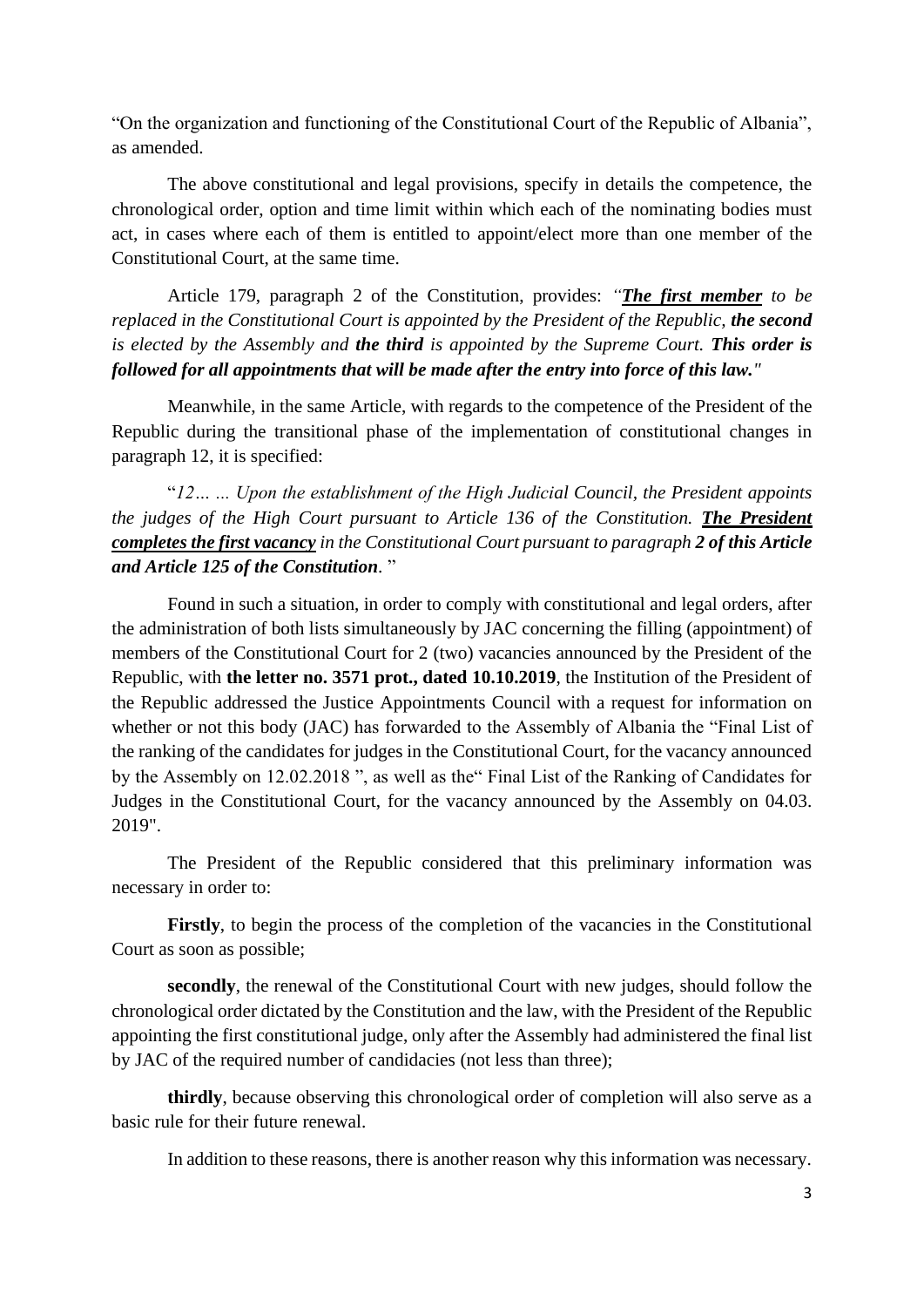In all the current vacancies for which JAC has conducted the vetting, evaluation and ranking procedure, there are applicants who are at the same time candidates for both the Presidential or the Assembly vacancies. The eventual appointment of one applicant in the President's list necessarily affects the number of applicants on the list (s) of the Assembly.

Given that the Constitution provides that the Assembly must have available or administered 3 (three) candidacies to make its selection, the President should be provided that the appointment he makes should not harm the evaluation space of the Assembly in its selection.

The fact that the same applicants are on the Assembly list complicates the constitutional competence of electing members of the Constitutional Court. Thus, a possible selection by the President, without preserving the chronological order set by the Constitution, could theoretically bring about, even putting the Assembly under the conditions of the practical impossibility of having the necessary number of candidates to elect its members.

# **The President takes this stance based on the constitutional principle of loyalty (cooperation) between state bodies and on finding opportunities for the Constitutional Court to be completed as soon as possible.**

In response to a request for information, the Justice Appointments Council, by letter **no. 655 Prot., Dated 14.10.2019** informs the President of the Republic that "Today, by letter no. 653 prot., Dated 14.10.2019 and by letter no. 654, dated 14.10.2019, has forwarded and submitted to the Assembly of the Republic of Albania:

- 1. The Final Listing of Candidates Allowed for Candidacy and the Report of Reasons for their Ranking, for the filling of the vacancy in the Constitutional Court, full vacancy, announced by the Assembly of the Republic of Albania, **on 12.02.2018;**
- 2. The Final Listing of Candidates Allowed for Candidacy and the Report of Reasons for their Ranking, for the filling the vacancy in the Constitutional Court, full vacancy, announced by the Assembly of the Republic of Albania, on **04.03.2019.** "

It resulted that JAC, on **14.10.2019** (*that is, after 6 days of sending the lists to the Institution of the President*), has carried out the administrative process of submitting the lists to the Assembly, to fill both vacancies simultaneously belonging to the Assembly for election.

From the information provided, it turns out that JAC in its meeting dated **21.09.2019** approved by final decision the lists of candidates, the rankings of candidates and the evaluation reports on their rankings for the eligible candidates running in all 4 (four vacancies) announced and belonging for appointment/election as the nominating body to the President of the Republic and the Assembly of Albania appearing, as following:

1. **Decision no. 128, dated 21.09.2019 and Decision no. 129, dated 21.09.2019** on approving the Final List of Candidate Rankings and the Report of Reasons on the Ranking of Candidates for the completion of the vacant position of Judge in the Constitutional Court, full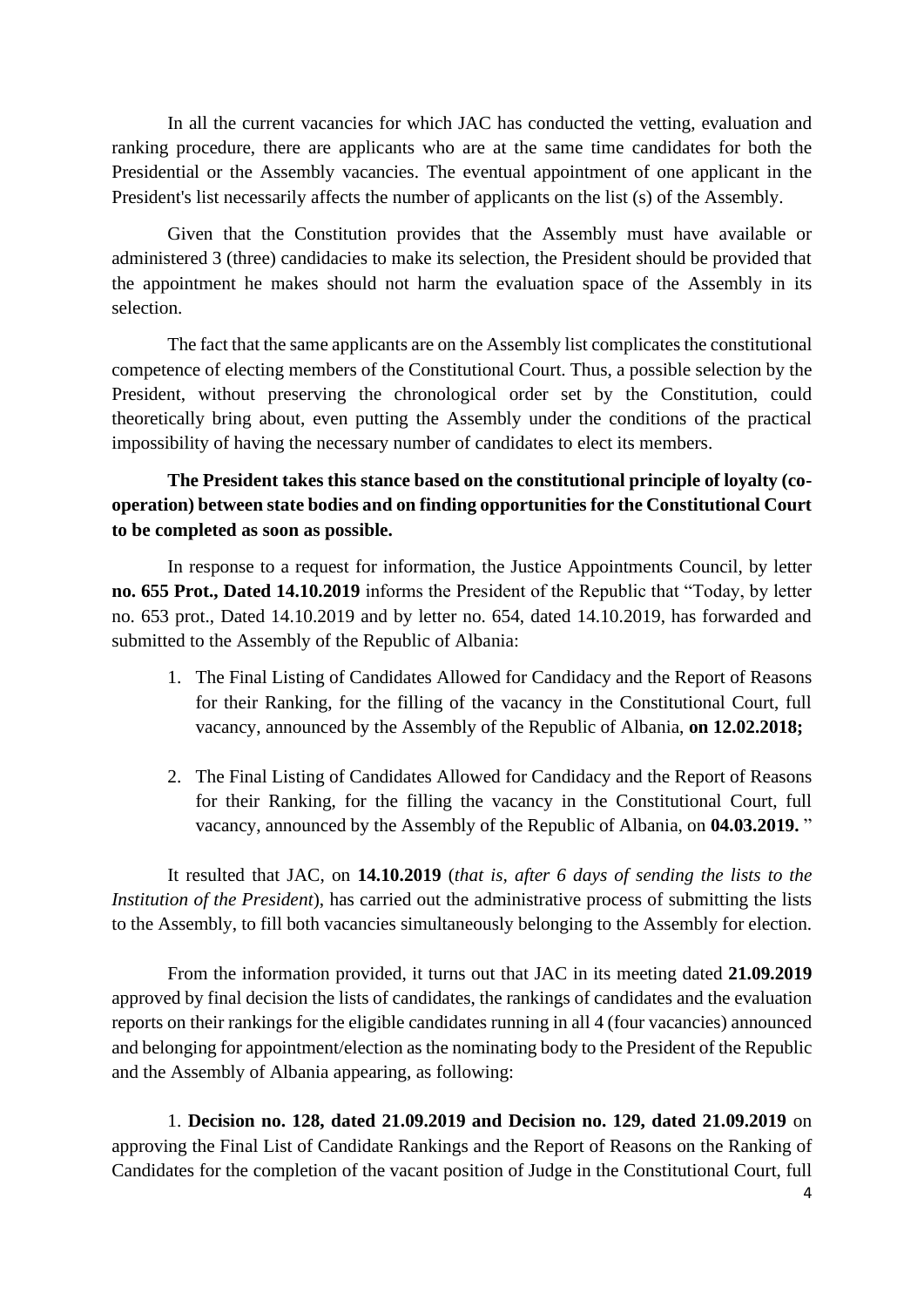vacancy, announced for application by **the President of the Republic on 07.02.2018**, in this order:

| 1. Arta Vorpsi             | 89.642 |
|----------------------------|--------|
| 2. Elsa Toska              | 85.428 |
| 3. Besnik Muçi             | 81.928 |
| 4. Regleta Panajoti 80.285 |        |

2. **Decision no. 130, dated 21.09.2019 and Decision no. 131, dated 21.09.**2019 on approving the Final List of Candidate Rankings and the Report of Reasons on the Ranking of Candidates for the completion of the vacant position of Judge in the Constitutional Court, full vacancy, announced for application by the **Assembly of Albania on the date 12.02.2018**, in this order:

> 1. Arta Vorpsi 89.642 2. Elsa Toska 85.428 3. Besnik Muçi 81.928

**3. Decision no. 132, dated 21.09.2019 and Decision no. 133, dated 21.09.2019** on approving the Final List of Candidate Rankings and the Report of Reasons on the Ranking of the Allowed Candidates to complete the vacant position of Judge in the Constitutional Court, full vacancy, announced for application by the **President of the Republic on the date 04.03.2019**, in this order:

> 1. Arta Vorpsi 89.642 2. Fiona Papajorgji 88.785 3. Elsa Toska 85.428 4. Marsida Xhaferllari 82.000

4. **Decision no. 134, dated 21.09.2019 and Decision no. 135, dated 21.09.2019** on approving the Final List of Candidate Rankings and the Report of Reasons on the Ranking of the Candidates to complete the vacant position of Judge in the Constitutional Court, full vacancy, announced for application by **the Assembly of Albania on the date 04.03.2018**, in this order:

- 1. Arta Vorpsi 89.642
- 2. Fiona Papajorgji 88.785
- 3. Elsa Toska 85.428

Referring also to the system of numbering of the decisions of JAC, as well as their listing in the publication on the High Court's website, it turns out that the Justice Appointments Council has reviewed and decided on the approval of the final ranking list for each vacancy announced by the nominating bodies, trying to respect the order to be followed for the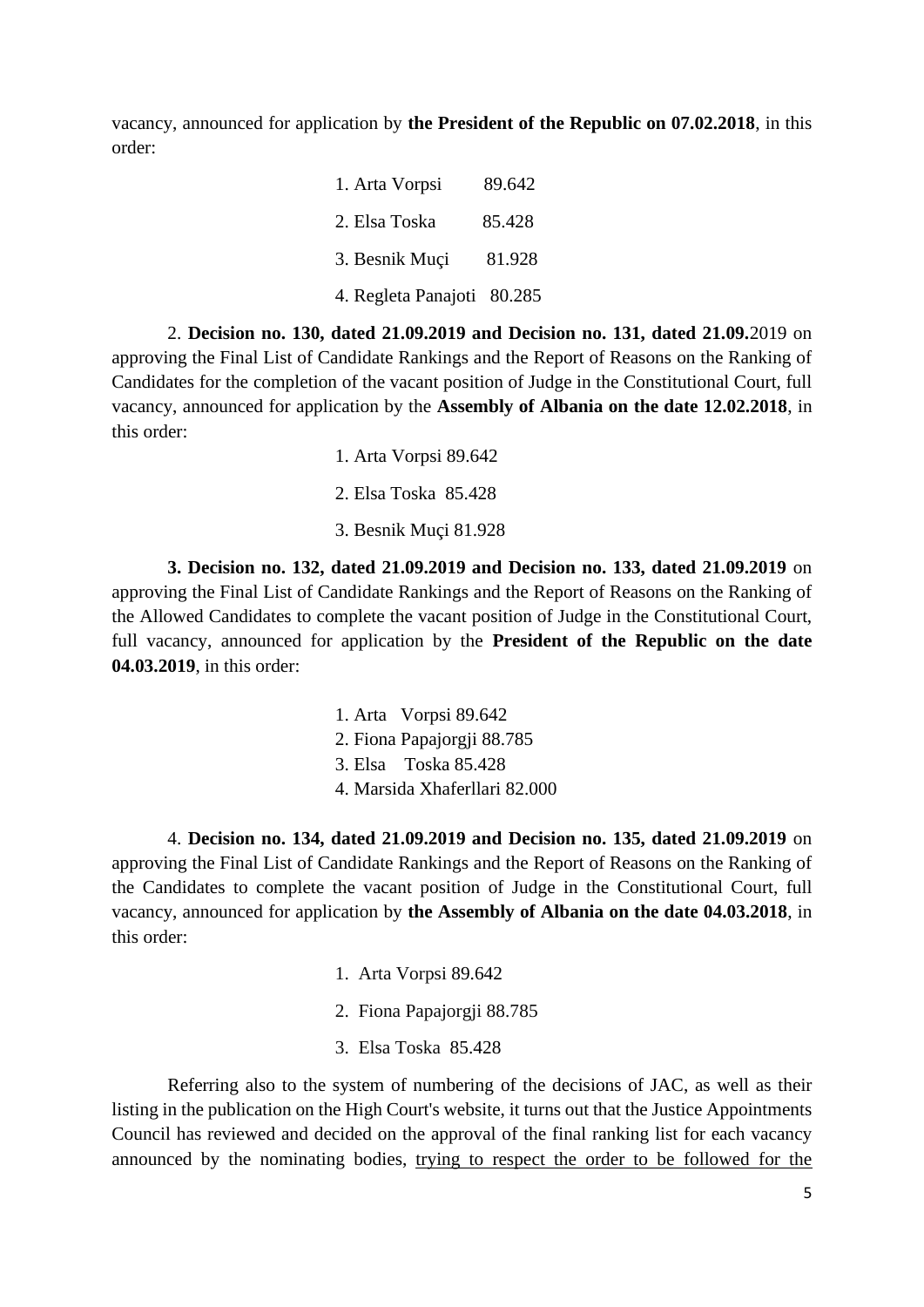appointment/election of new constitutional judges, provided for in Article 179, paragraph 2 of the Constitution, Articles 7, paragraph 2, and 86, paragraph 4 of Law no. . 8577, dated 10.02.2000 "On the organization and functioning of the Constitutional Court of the Republic of Albania", as amended.

From all the administered information, it turns out that JAC has done **at the same time** the ranking of the candidates and the creation of 4 lists, for both institutions – the President of the Republic and the Assembly - within the same date 21.09.2019 in which, even, and the numbering of decisions is alternated according to the respective vacancies of the President and the Assembly.

Meanwhile, in the acts sent to the Institution of the President of the Republic, there is no data that explains the reasons for sending both lists at the same time or the reasons for delaying the sending of two lists at the same time by one week difference to the Assembly.

**This administrative action of JAC does not respect neither the time of compiling the lists (***the lists were approved within the same day***) nor the order of their approval (the first list approved is by the President, the second list is by the Assembly, the the third is by the President, and the fourth list is of the Assembly) and neither the mandatory chronological order, which the Constitution and the law have set for completing the vacancies.**

Respecting the order of selection described above is dictated and related also with another very important procedural moment. The nominating bodies (President, Assembly) have set in motion the Justice Appointments Council to fill vacancies that belong to them for completion as nominating bodies, **at different time frames**, according to a chronological order that was also to be respected by JAC.

This chronological order of investment by JAC is the same as the chronological order required by law. Specifically:

- **1.** Completion of the vacancy created by the termination of the mandate of former judge **Sokol Berberi (2016**), announced by the President of the Republic by decree dated **07.02.2018** and the candidate lists sent to JAC by **letter no.2668 / 2 prot, dated 28.02.2018.**
- 2. Completion of the vacancy created by the termination of the mandate of former Judge **Vladimir Kristo (2016),** announced by the Albanian Assembly on **12.02.2018** and the candidate lists sent to JAC by letter **no.1031 / 2 prot, dated 25.04 .2018.**
- **3.** Completion of the vacancy created by the termination of the mandate of former Judge **Altina Xhoxhaj (2019),** announced by the President of the Republic by decree dated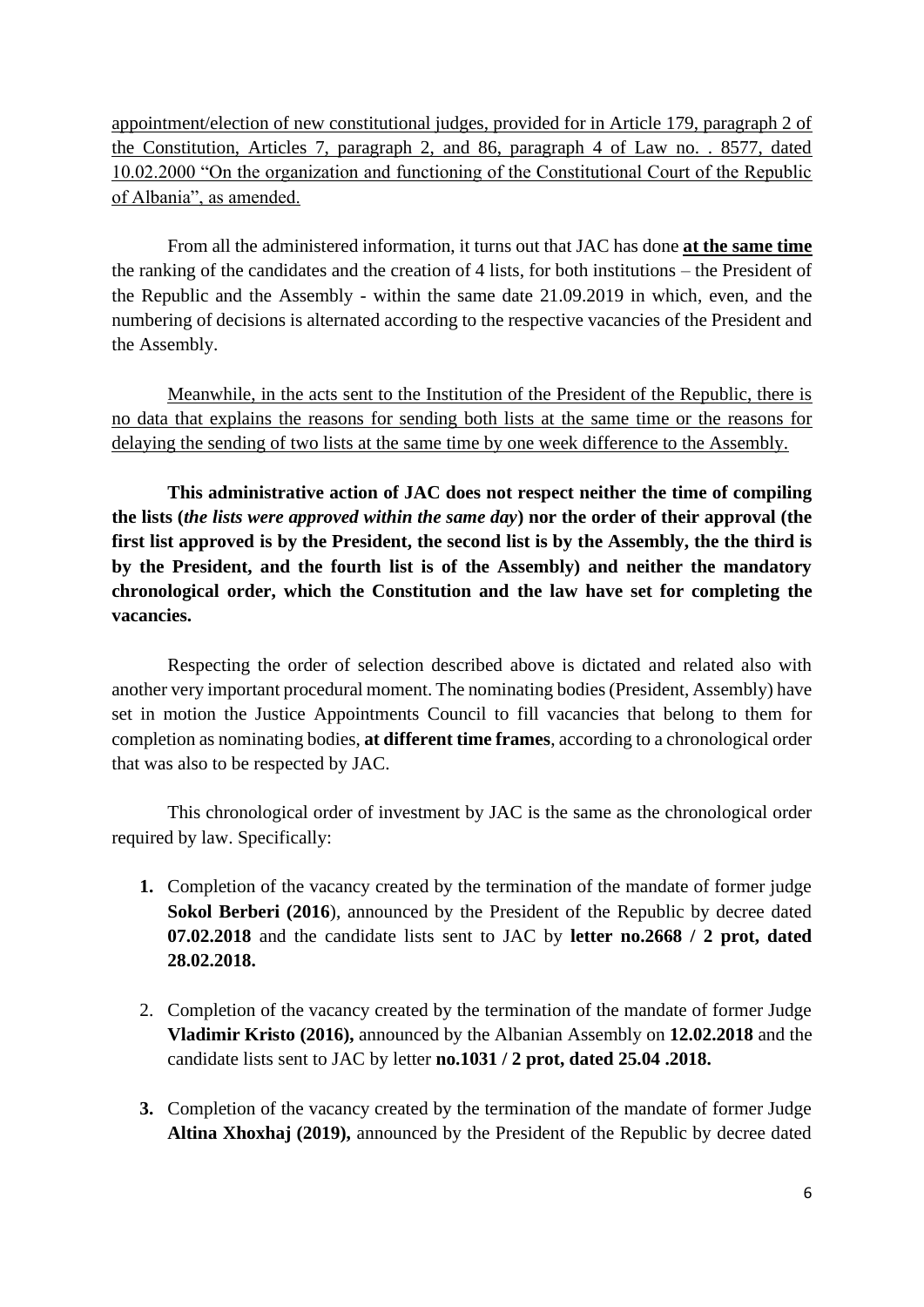04.03.2019 and the candidate lists sent to JAC by letter **no. 930 prot, dated 27.03. 2019.**

4. Completion of the vacancy created by the termination of the mandate of former Judge **Bashkim Dedja (2019),** announced by the Albanian Assembly **on 04.03.2019** and the candidate lists sent to JAC with letter **no. 1446 prot, dated 04.04. 2019**.

Pursuant to Article 179 paragraph 2 of the Constitution, Articles 7 paragraph 2, and 86 paragraph 4 of law no. 8577, dated 10.02.2000 "On the Organization and Functioning of the Constitutional Court of the Republic of Albania", as amended, the Justice Appointments Council, in the final stage of approving and submitting final lists, must comply with the above requirements of the Constitution and the law.

By approving and forwarding the lists to each nominating body in this order and in a timely differentiated manner, JAC would avoid the paradoxical procedural situation that is created.

JAC, by simultaneously forwarding the candidate lists to fill both vacancies belonging to the President of the Republic, has placed the Institution of the President of the Republic in difficulty, trying to establish a state of affairs in which the President according to JAC must also express his decision within the 30-day legal deadline also for the appointment of the other judge for the completion of the other vacancy, eventually before the Assembly expresses its decision for the appointment of the second constitutional judge.

If the President of the Republic follows this logic as the Chair of JAC has acted administratively, this would necessarily lead to a violation of the provisions of the Constitution and law no. 8577/2000, with regards to the respecting of the order of the appointment or the election of new constitutional judges.

It should be emphasized that these constitutional and legal provisions are important, as they relate to the Constitutional Court's renewal mechanism, which was reformed in 2016 by constitutional amendments, due to the failure of implementation that had the original formulation of this mechanism.

The constitutional changes that took place in the context of the justice reform system on July 21-22, 2016, placed great importance on how the composition of the Constitutional Court would be restored. Article 179 paragraph 2 of the Constitution states:

"*The first member to be replaced in the Constitutional Court is appointed by the President of the Republic, the second is elected by the Assembly and the third is appointed by the High Court. This order is followed for all appointments that will be made after the entry into force of this law.* "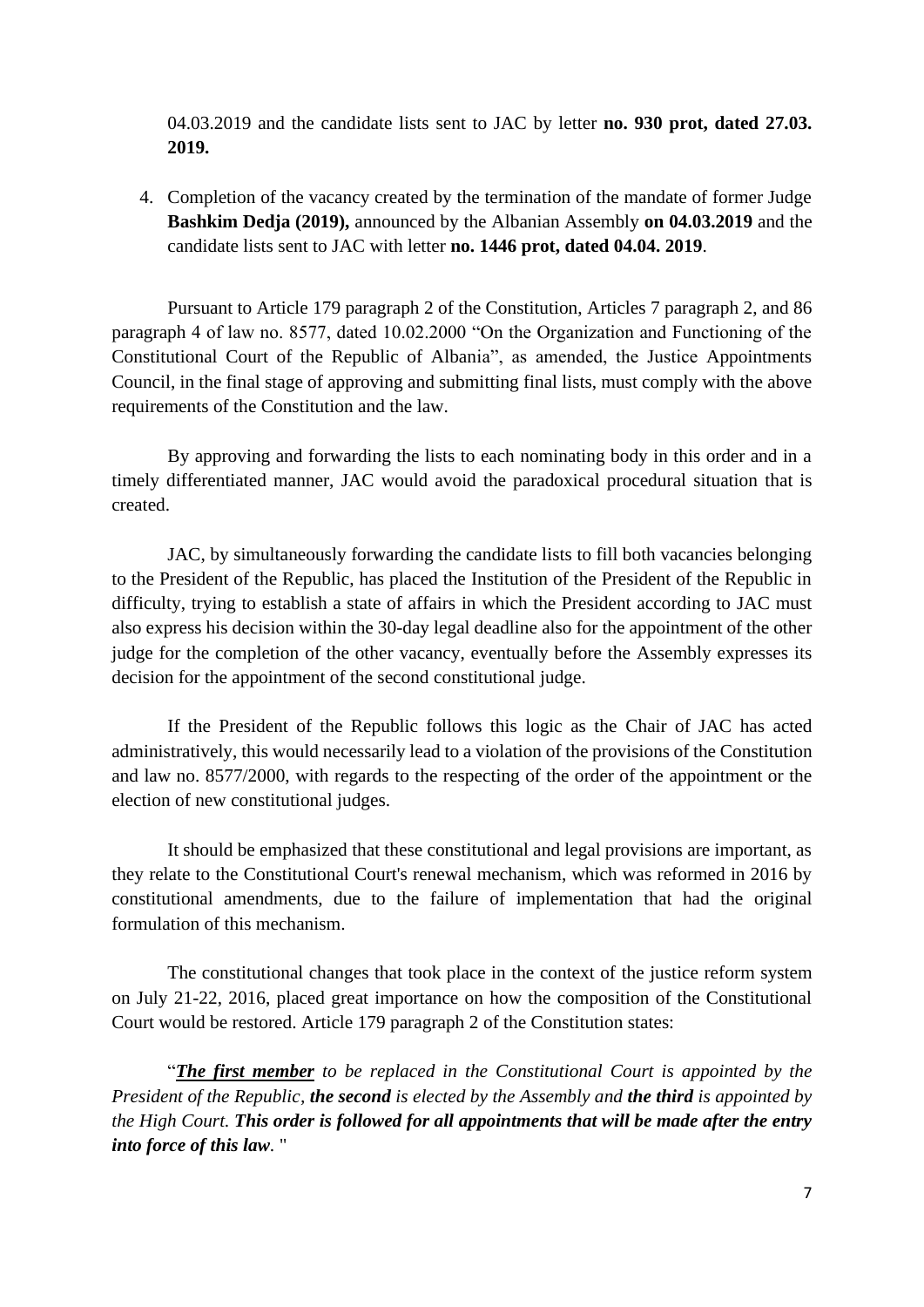**Thus, according to this provision of the Constitution, the President of the Republic cannot appoint two judges at the same time, or two judges one after another, but only the first member, while the second member of the Constitutional Court must be appointed by the Assembly and the third by the High Court.**

This arrangement has been of great importance to the Constitution-maker, insofar as, in the same provision of Article 179, paragraph 12, last paragraph, it has repeated this rule by specifying:

"*12. The President of the Republic shall remain Chairman of the High Council of Justice until the establishment of the High Judicial Council within eight months of the entry into force of this law. Upon the establishment of the High Judicial Council, the President shall appoint the judges of the High Court pursuant to Article 136 of the Constitution. The President shall fill the first vacancy in the Constitutional Court pursuant to paragraph 2 of this Article and Article 125 of the Constitution*. "

**For the foregoing, in the present conditions of completion of the vacancies in fulfillment of the constitutional provisions, the President of the Republic cannot appoint another judge of the Constitutional Court, at least without the prior consent of the Assembly of Albania, for the election of the second Judge.**

These constitutional arrangements have been dealt with in Law no. 8577, dated 10.02.2000 "On the Organization and Functioning of the Constitutional Court of the Republic of Albania", as amended, in which it is explained in details how these obligations are to be fulfilled.

Article 7, paragraph 2 of Law no. 8577, dated 10.02.2000 provides:

"*The composition of the Constitutional Court is renewed every three years, with onethird of it. The new members are appointed by order, respectively by the President of the Republic, the Assembly and the High Court. This rule shall also apply in cases of termination before the term of office of a member of the Constitutional Court. "*

In more detail, even for the treatment of this concrete case related to the completion of 4 (four) current vacancies, this rule is also reinforced in Article 86 paragraph 4 of Law No. 8577/2000, which provides:

"4. *The renewal of the Constitutional Court judges by 2022 will take place according to the scheme provided below:*

*a) The judges who will replace the judges whose term of office expires in 2016 shall be appointed according to the order by the President of the Republic and the Assembly.*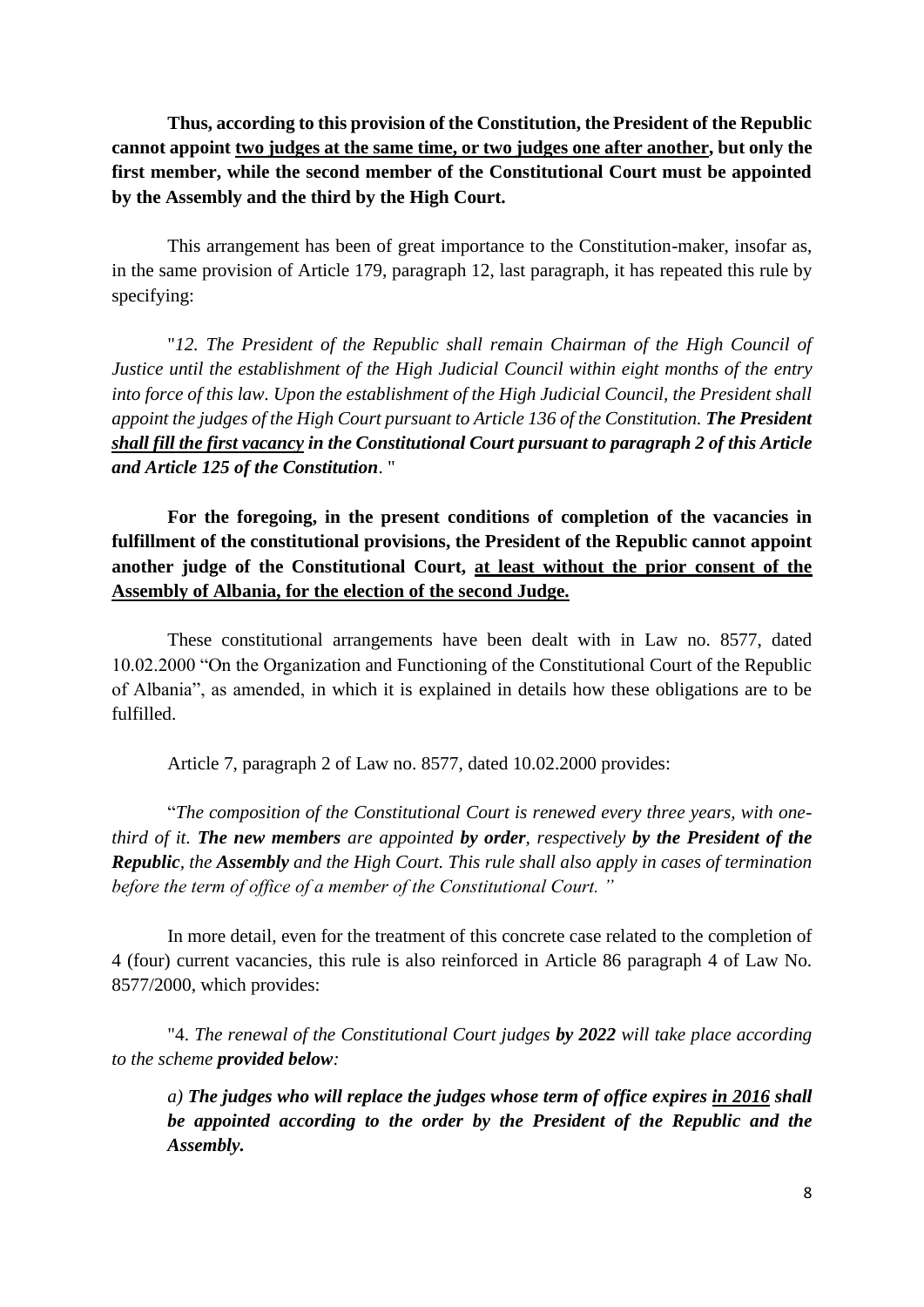*b) The judge who will replace the judge whose term of office expires in 2017 is elected by the High Court and remains in office until 2025.*

# *c) Judges who will replace the judges whose term of office expires in 2019 shall be appointed according to the order by the President of the Republic and the Assembly.*

*ç) The judge to replace the judge whose term of office expires in 2020 is elected by the High Court and remains in office until 2028.*

*d) Judges who will replace the judges whose term of office expires in 2022 shall be appointed according to the order by the President of the Republic, the Assembly and the High Court.*

Referring to the current state of the completion of the vacancies pursuant to Articles 125, 179, paragraphs 2 and 12 of the Constitution and the above provision of the law, Article 7, paragraph 2, 86, paragraph 4, letters "a" and "c", for a better explanation and clarity, the following table clearly illustrates the former judges and the timing of the expiry of their constitutional mandate, as well as the order of nomination and appointment of judges, respectively by the President and the Assembly of Albania.

| $\mathbf 0$      | <b>FORMER</b><br>$\blacksquare$ | <b>YEAR</b>      | <b>THE</b>                 | <b>TIME</b><br><b>OF</b> | <b>NOMINAT</b> |
|------------------|---------------------------------|------------------|----------------------------|--------------------------|----------------|
| $\mathbf R$      | <b>JUDGES,</b>                  | <b>OF THE</b>    | <b>NOMINATING</b>          | <b>ANNOUNCEM</b>         | ED             |
| D                | <b>WHOSE</b>                    | <b>TERMINAT</b>  | <b>BODY</b><br><b>THAT</b> | <b>ENT</b><br>OF         | <b>ELECTED</b> |
| E                | <b>MANDATES</b>                 | <b>ION</b><br>OF | <b>DOES</b><br><b>THE</b>  | <b>APPLICATION</b>       | <b>CANDIDA</b> |
| $\bf R$          | <b>ARE</b>                      | <b>MANDATE</b>   | <b>APPOINTMENT/</b>        | <b>PROCEDURE</b>         | TE             |
|                  | <b>COMPLETED</b>                |                  | <b>ELECTION</b>            |                          |                |
|                  |                                 |                  |                            |                          |                |
| 1.               | <b>Sokol BERBERI</b>            | 2016             | <b>PRESIDENT</b>           | 07.02.2018               | Besnik         |
|                  |                                 |                  |                            |                          | <b>MUCI</b>    |
| 2.               | Vladimir                        | 2016             | <b>ASSEMBLY</b>            | 12.02.2018               |                |
|                  | <b>KRISTO</b>                   |                  |                            |                          |                |
| 3.               | Altina                          | 2019             | <b>PRESIDENT</b>           | 04.03.2019               |                |
|                  | <b>XHOXHAJ</b>                  |                  |                            |                          |                |
| $\overline{4}$ . | <b>Bashkim</b>                  | 2019             | <b>ASSEMBLY</b>            | 04.03.2019               |                |
|                  | <b>DEDJA</b>                    |                  |                            |                          |                |

As evidenced above, in compliance with the constitutional provisions and the above provisions of Law No. 8577/2000, the President of the Republic, after examining the practice and documentation sent on 08.10.2019 by the JAC, **by decree no. 11313, dated 15.10.2019**, has selected and appointed **Mr. Besnik Muçi**, as a judge in the Constitutional Court.

This appointment and the decree of the President of the Republic were officially announced to the Speaker of the Assembly, the Constitutional Court, the Ombudsman, the High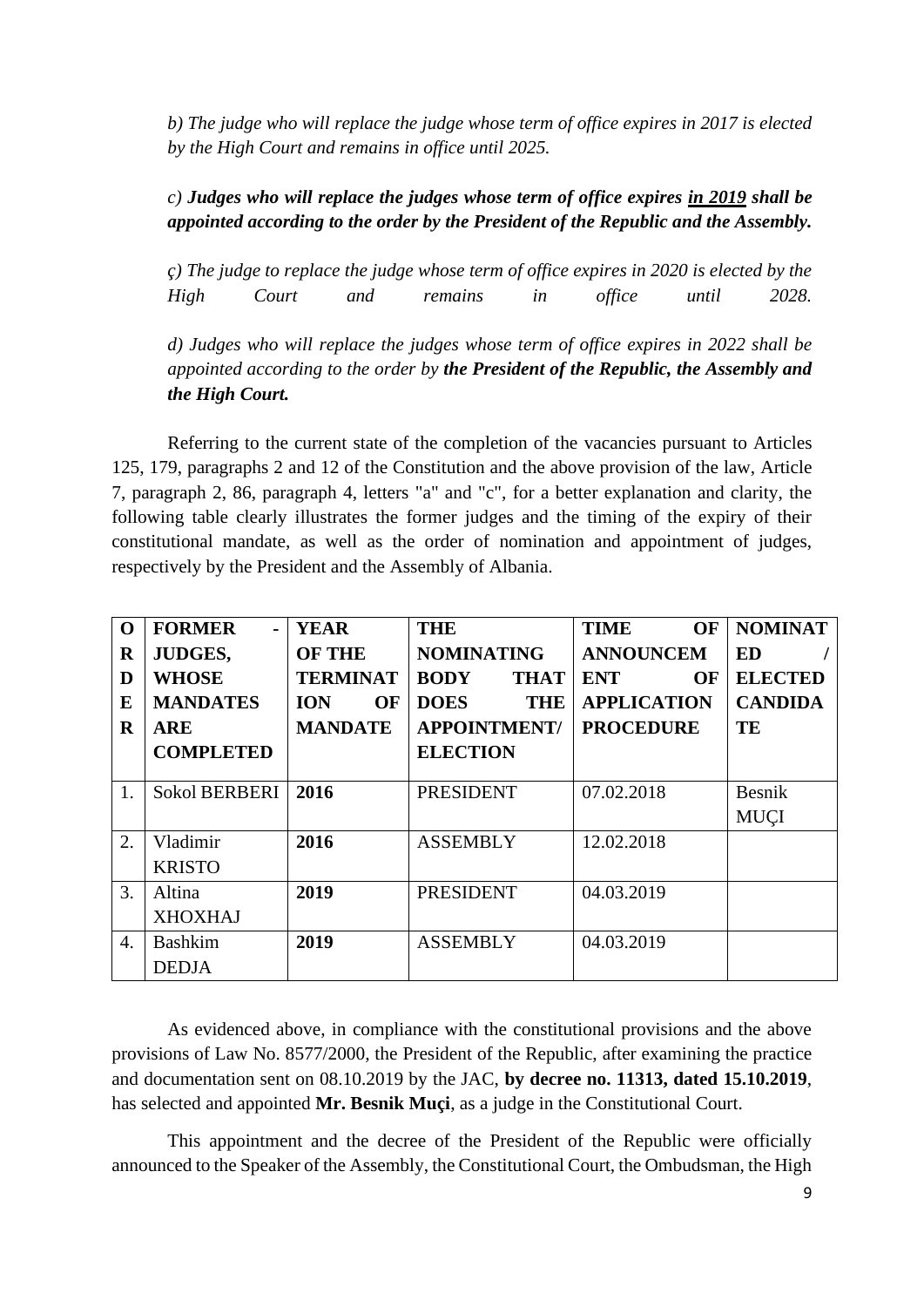Judicial Council, the High Prosecutorial Council, the Judicial Appointments Council, the General Prosecutor's Office and the Prosecutor's Office at the First Instance Court for Serious Crimes.

As you are aware, at the Institution of the President of the Republic, on 18.10.2019, 18:00 in the presence of representatives of independent and constitutional institutions, ambassadors, as well as representatives of European Union countries and the United States of America, took place the swearing-in ceremony before the President of the Republic, H.E. Ilir Meta, of the first member of the Constitutional Court, Judge Besnik Muçi.

# **In this way, the President of the Republic has fulfilled without any delay the constitutional obligation for the election of the FIRST MEMBER, Mr. Besnik Muçi, who has currently started exercising the duty of the judge of the Constitutional Court of the Republic of Albania.**

Meanwhile, the President, according to the constitutional provisions and the status of vacancies for completion, is awaiting the decision of the Albanian Assembly to elect at least **the second member** of the Constitutional Court.

After the decision of the Assembly, the President of the Republic will immediately express his decision for the appointment of the other member who will complete the vacancy created by the termination of the mandate of former judge, **Mrs. Altina Xhoxhaj.**

The exercise of this constitutional right of the President of the Republic has been attempted to be openly violated by the administrative activity pursued by the Chair of the Justice Appointments Council, who has submitted the lists for the completion of this vacancy on the same day as the first vacancy on 08.10.2019.

Compared to the moment when JAC sent the lists to the Assembly (14.10.2019), the exercise of this right and competence by the President in the order dictated by the constitution and law is complicated, as the Assembly has 30 days to express itself.

This means that the Assembly may choose to vote for the election of the next constitutional judge within **13 November 2019**, which coincides with the expiry of the 30-day deadline set by Article 125, paragraph 2 of the Constitution, as a constitutional deadline, meanwhile this date (13 November 2019), goes beyond 7 November 2019, a time that the President would have to express his decision according to the proposal of JAC.

Referring to the Constitution, which provides the order for the completion of the vacancies in the Constitutional Court and law no. 8577/2000, the right of each institution to appoint/elect a constitutional judge within a 30-day period shall take effect **only after the precursor vacancy completion procedure has been fulfilled or, at least, it has started earlier in time**.

In the above provisions, it is described the institutional **belonging** for following the appointment/election procedure for each vacancy (President, Assembly, High Court), but also in cases where at least two institutions happen to proceed with filling of the relevant vacancies, which end at the same time (see letters "a", "c" and "d" of paragraph 4 of article 86), the law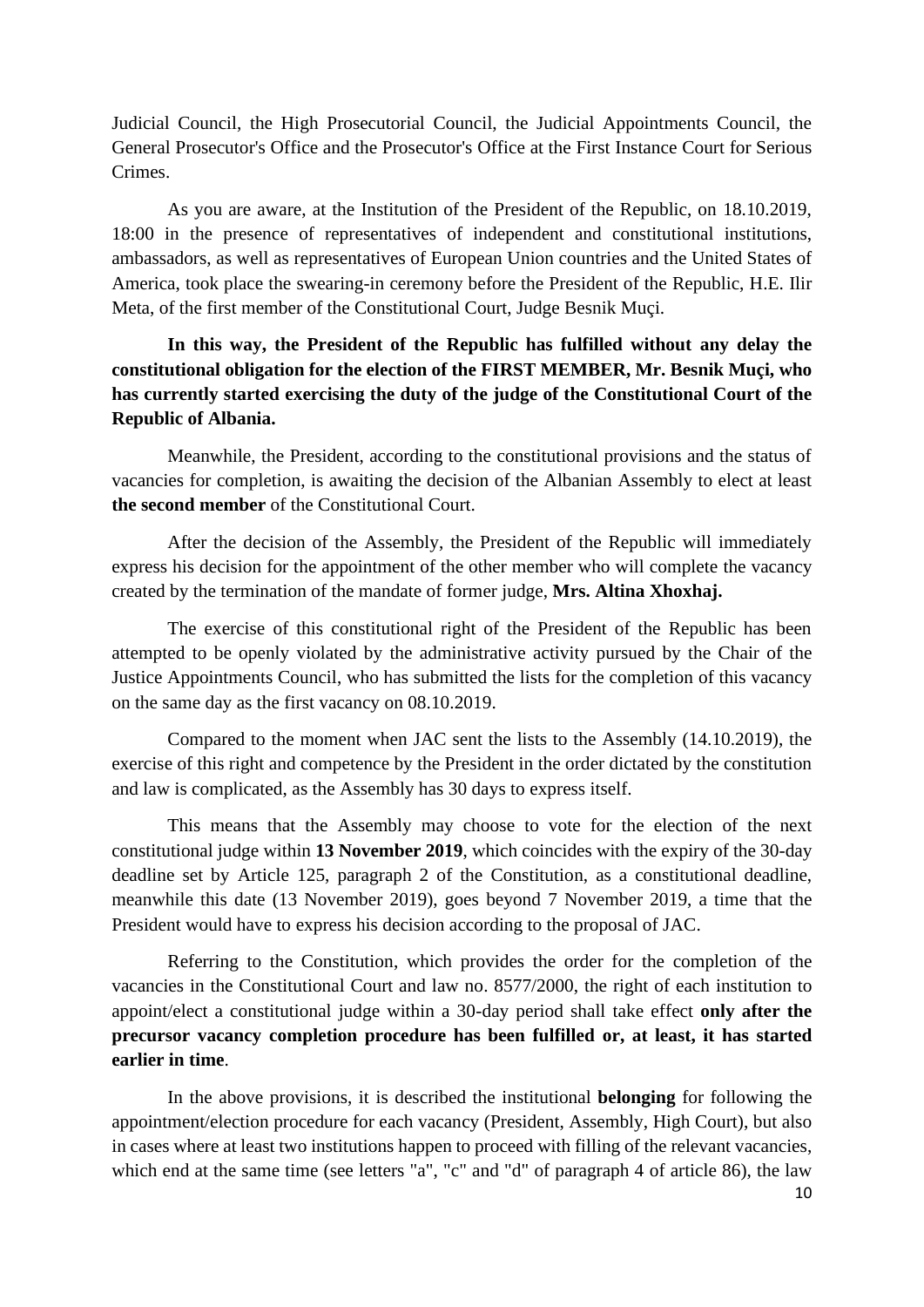has also specified the relevant **chronological order** according to which **the institutions can and should act accordingly.**

Thus, the Constitution and the law have emphasized two essential notions throughout the process of completion of vacancies in the Constitutional Court:

**The appropriateness of the nominating body (the institution that has the right to appoint**), individualizing not only that each of the institutions has the right to fill 3 vacancies, but also individualizing the concrete vacancy to be filled by the factual situation;

and **the order of their completion**, specifying the chronological order of operation of each institution. The general chronological order, set out in Article 179/2 of the Constitution and Article 7 of the law, is as follows: **President - Assembly - High Court**.

On the other hand, the chronological order according to letters "a", "c" of paragraph 4 of article 86 of law no. 8577, is clearly detailed for each case, in this order: **President-Assembly.**

This rule, provided in the Constitution and reinforced many times in Law no. 8577/2000 of the Constitutional Court is essential to be respected not only by the relevant institutions (President, Assembly, High Court) **but also by the Justice Appointments Council (KED).**

This is for the simple legal reason, that the right of each of the institutions for the appointment / election must really be interpreted in details **within a 30-day period, but on the other hand, this right of each institution starts and becomes effective only after the procedure for the completion of the precursor vacancy has started earlier in time.**

Given that the 30-day deadline for the President of the Republic is only set forth in **Article 7 / b, paragraph 4 of law no. 8577/2000 it is important to observe the constitutional provision on the chronological order of appointment that the Constitution has established, but which the law itself has exhaustively clarified. This constitutional and legal obligation must be applied not only by the nominating bodies but also must be followed in the recent administrative actions of JAC.**

In view of the above, for the purpose of updating in orderly manner and according to the constitutional provisions, of the composition of the Constitutional Court, given that each nominating body, in this case (President, Assembly) has 30 days to express itself upon the appointment / election of a member of the Constitutional Court, the President of the Republic has analyzed the letter sent by JAC in the light of the provisions of the Code of Administrative Procedure (CAP) and the constitutional and legal rules described above.

According to Article 3 paragraph 9 of CAP, the process that the President of the Republic performs after receiving the relevant letter from JAC is a proper administrative procedure. This procedure is triggered by the fact that a documentation practice is formally presented by the Justice Appointments Council. In itself, the documentation practice introduced by JAC, as its final administrative activity, receives the value of a request to initiate this procedure within the meaning of Article 41 of CAP.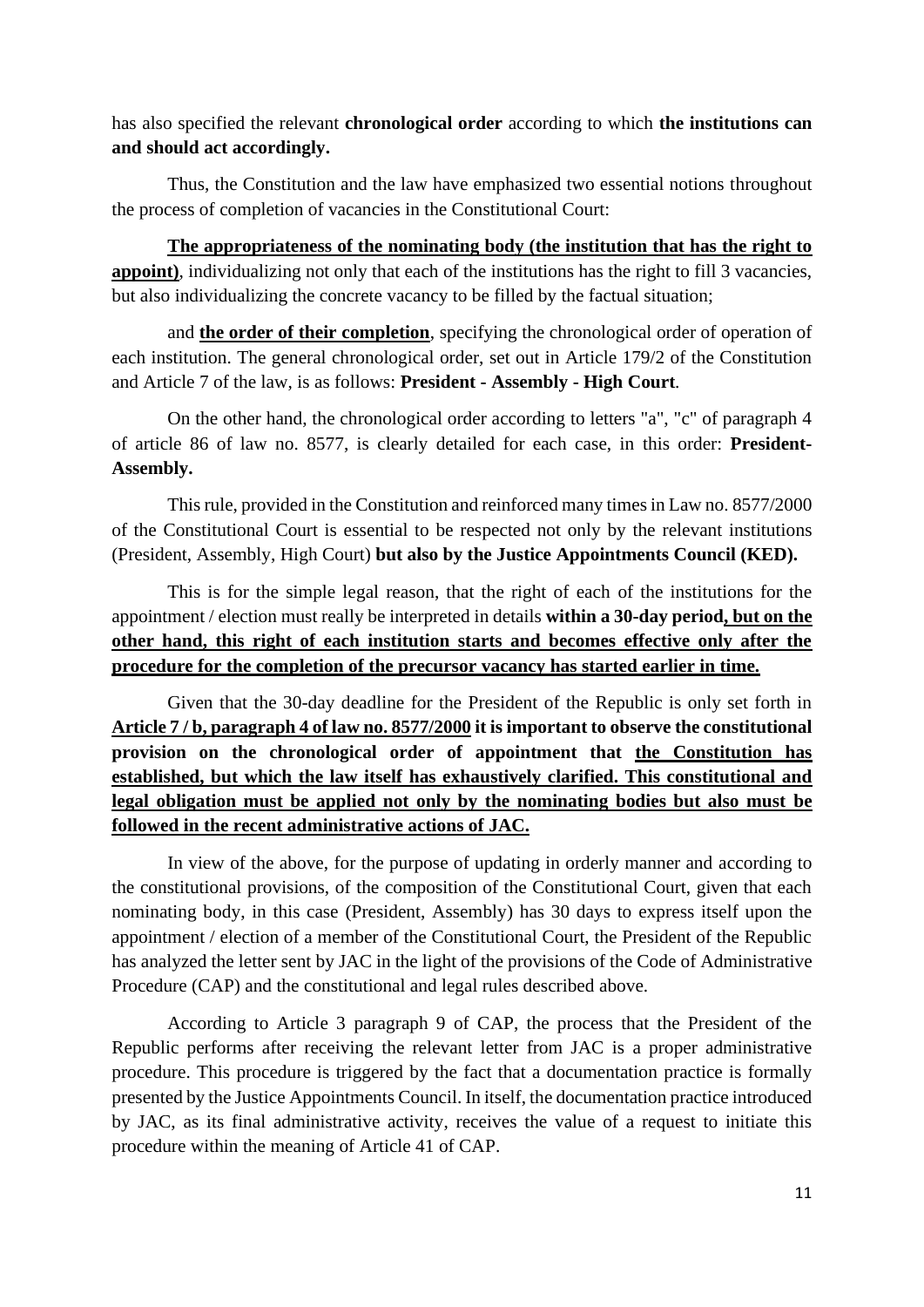Pursuant to Article 44/2 of CAP, the Institution of the President has reviewed in advance the documentation practice presented by JAC, analyzing each of the elements provided for in this provision or other laws.

According to this provision, as well as Article 66/1 of CAP, it turns out that the right of the President of the Republic to operate with the selection and appointment of a candidate for the next vacancy starts and becomes operational only after another body, in this case the Assembly, completes the issue that it has under its competence and is currently under review; i.e, the election of the second member of the Constitutional Court who, in turn, belongs to be elected by this body.

Only after this preliminary matter has been considered and resolved (that is, the appointment of the second member by the Assembly) which, by the constitutional deadline, must end by **13 November 2019**, then the **President of the Republic is obliged to exercise his contitutional right for the appointment of the other member of the Constitutional Court.**

**The President has concluded that the substantive review of the proposals of the Justice Appointments Council cannot be carried out at this time, as currently under Article 179, paragraphs 2 and 12 of the Constitution**, as well as Articles 7 paragraph 2 and 86 paragraph 4 of the law. no. 8577, dated 10.02.2000 "On the Organization and Functioning of the Constitutional Court of the Republic of Albania", as amended, **is the turn of the Assembly of Albania to Express itself on the election of the second member of the Constitutional Court.**

**For this reason, the President of the Republic, based also on Article 66 of CAP, suspends the administrative procedure, as it is constitutionally and legally prohibited to act until a final decision is made by the Assembly on the issue of the election of the second member of the Constitutional Court, pursuant to Article 125, paragraph 2 and Article 179, paragraph 2 of the Constitution, and Article 86, paragraph 4 of Law No. 8577/2000.**

Based on this reasoning, as well as on the factual situation created by the administrative violations of JAC, the President of the Republic hereby invites the Assembly to act within the working calendar and work program, to act as soon as possible on the election of the second member of the Constitutional Court, in order for the President of the Republic to act thereafter on the appointment of the other member of the Court, for the respective vacancy.

**The President, with this preliminary decision, aims to respect the constitutional norm of the implementation of the proper order in the appointment of the members of the Constitutional Court and to regulate this unusual situation created by the administrative activity of submitting lists badly-thought by the Chair of the Judicial Appointments Council.**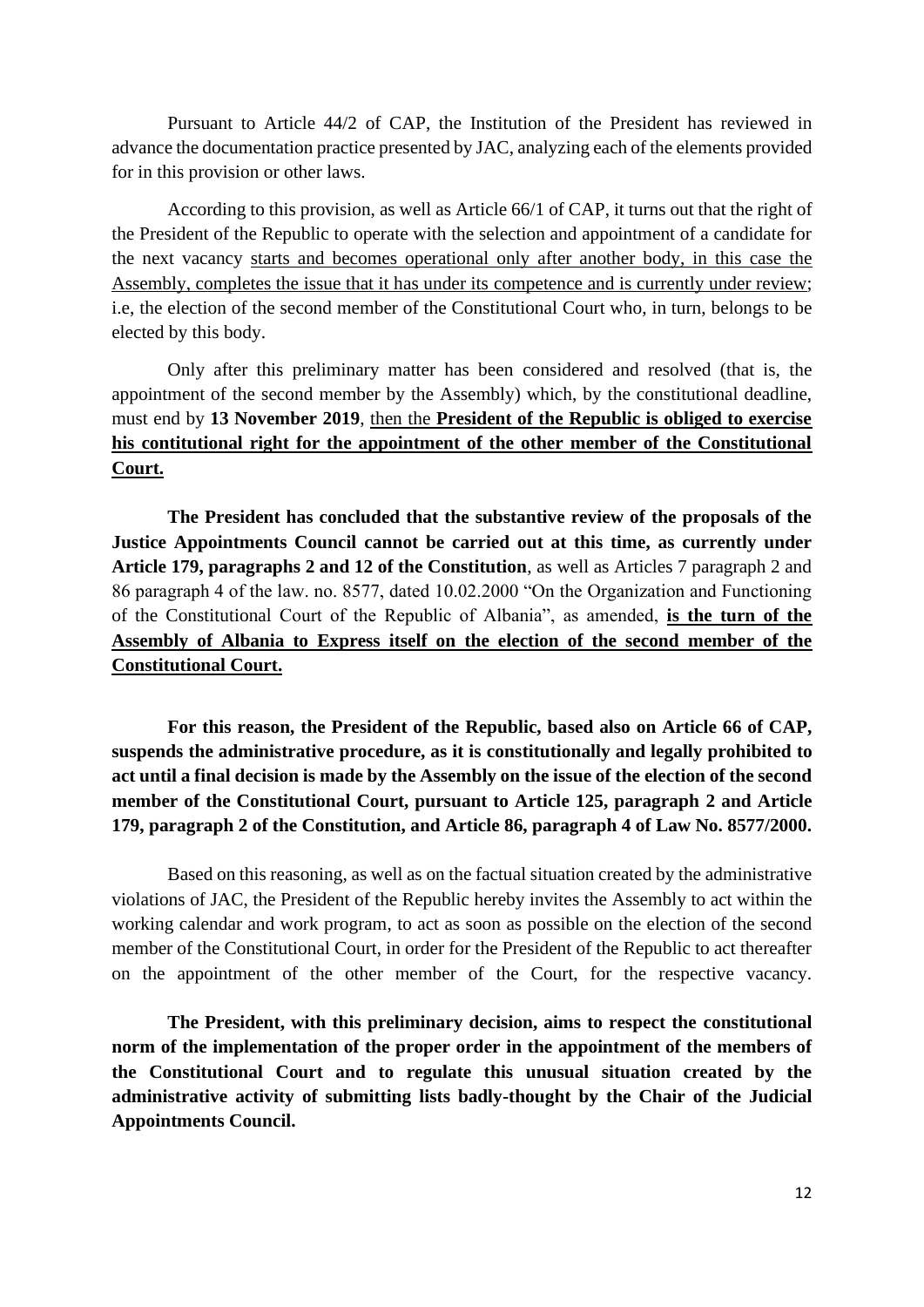**This decision to suspend the continuation of the administrative process of reviewing the list and documentation forwarded by the JAC, until the completion of the election of the second member by the Assembly (date 13 November 2019), is intended to preserve the constitutionality of the appointment / election of the new members of this Court and clearly indicates the will of the President of the Republic, that in the capacity of the nominating body, the President will express himself to appoint the next member of the Constitutional Court from the list of candidacies submitted by JAC.**

Furthermore, from a preliminary examination of the documentary practice administratively communicated by JAC, it turns out that based on Article 44/2 letter "c" of CAP, it is necessary to carry out other administrative actions from the latter before a final consideration regarding this practice.

The Justice Appointments Council has made available to the President of the Republic only the acts formed/created by Justice Appointments Council. In assessing some of the circumstances that have come to our attention, the President of the Republic, pursuant to Article 92 / h of the Constitution and Article 44/2 letter c) of CAP, requires from JAC to be provided with a copy of the documentation administered and reviewed by JAC that contains the nomination file of each of the 4 (four) candidates allowed and listed by JAC for the completion of this vacancy.

JAC, on page 10, the last paragraph of the Final Report on Order of the Candidates, has expressed its readiness to make available a full copy of the documentation. Referring also to this fact, this data and this information is required to be forwarded as soon as possible, but no later than 7 days after the administration of this letter in order for the President of the Republic to alternate with the Assembly of Albania to comply with the constitutional provisions. In case JAC does not forward the required data, the President of the Republic will proceed with the examination of the matter with the information available to him.

In the light of the foregoing, the President of the Republic calls for the engagement of the Chair of the Justice Appointments Council, as this matter, which has been valued with very little importance, is creating a pathway to irreparable consequences for the nominating bodies and the process as a whole.

I must bring to Your attention that for the President of the Republic, the appointment/election of the new members of the Constitutional Court, in accordance with the constitutional and legal conditions and criteria, has been a continuous and repeated request to the Justice Appointments Council.

To this end, the representative of the Institution of the President of the Republic and the Ombudsman have repeatedly raised at the Council meetings not only this concern, but also other issues related to the transparency of the Council's activities, or the problems that are present in some aspects of the bylaws on the vetting and evaluation process adopted by the Council on certain legal criteria for allowing and prohibiting the candidates who compete for members of the Constitutional Court.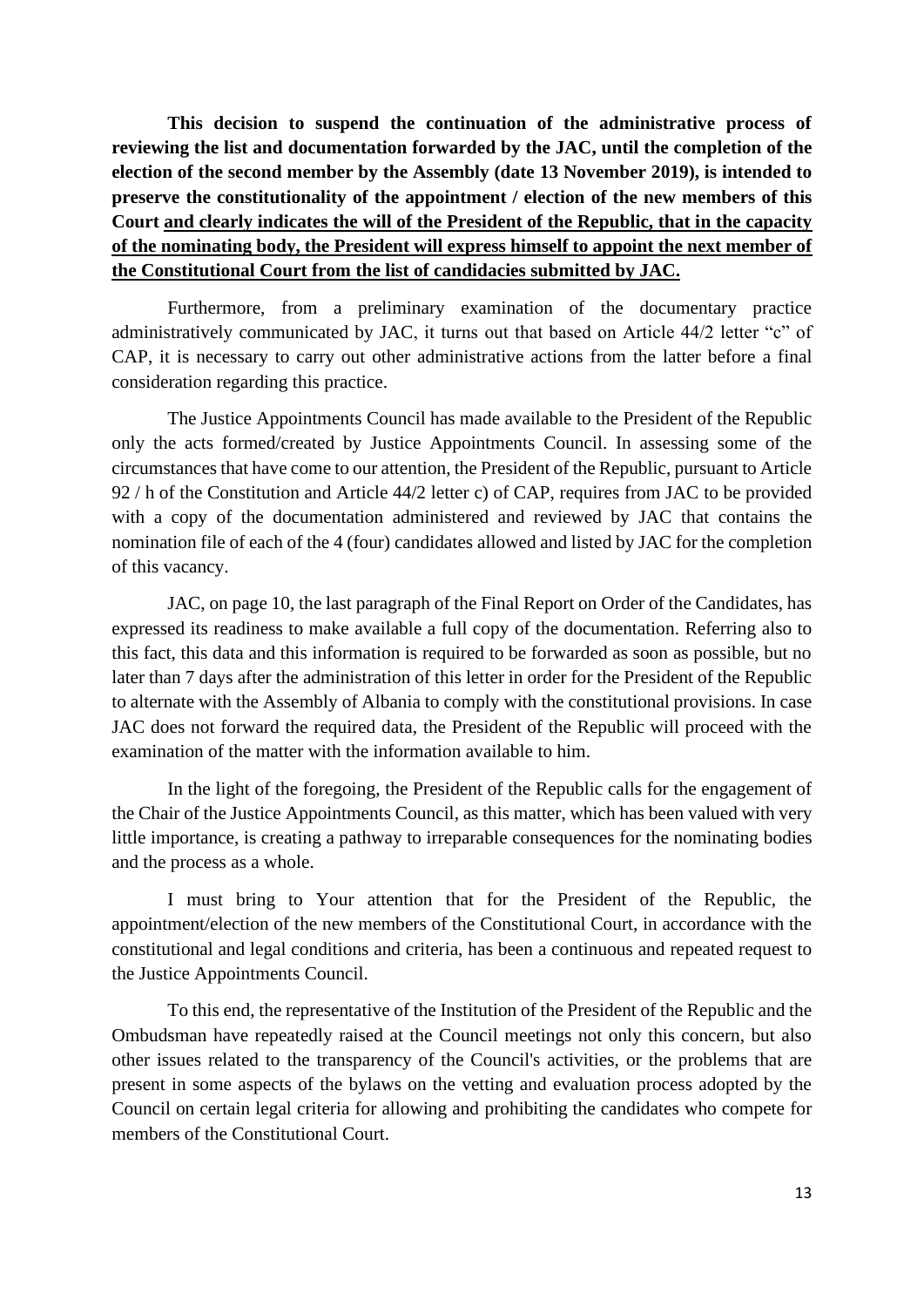Concerned with some issues of the activity and the decision-making of the Council, via letter **no. 2941/1 prot, dated 31.08.2019**, the President of the Republic has requested the Council inter alia:

*".. to carry out as soon as possible the fulfillment of the functional tasks for the verification, evaluation and scoring of candidates, in accordance with the requirements of the Constitution and the law, by forwarding to the Institution of the President of the Republic and the Assembly of Albania the lists with the necessary number of the candidates evaluated and ranked for each vacancy, to enable the nominating bodies to elect as soon as possible and by the right order the new members of the Constitutional Court, so that this Court can function as soon as possible in order to make decisions and to address a range of issues that concern all social life in the country. "*

Although concerns about the manner and timing of how candidates' lists would be presented by the Council to the nominating bodies have previously been expressed by the President, still the Chair of Justice Appointments Council failed to comply with this constitutional obligation.

**The following of this process by the President of the Republic, according to the proposal by JAC would constitute an open violation of Article 179, paragraphs 2 and 12 of the Constitution, as well as Article 7, paragraph 2, 86, paragraph 4, of Law no. 8577/2000 "On the Organization and Functioning of the Constitutional Court of the Republic of Albania", as amended.**

It is unacceptable for the President of the Republic to admit a violation of the constitutional provisions because of the wrong administrative activity of the Justice Appointments Council in forwarding the lists.

**This issue would not have arisen had the Justice Appointments Council complied with the constitutional provisions, or would have appreciated the effects that the final administrative activity of JAC according to the constitutional activity and obligations, that have the other bodies involved in this process (President, Assembly).**

The new system of appointment/election of constitutional judges where three members are appointed by the President of the Republic, three are elected by the Assembly and three are elected by the High Court, who are selected from the candidates listed in the top three positions on the list by Justice Appointments Council, by law, place the institutions involved in the process in a position of requiring respect for the principle of constitutional loyalty, **which essentially requires mutual respect by each institution over the competences of the other, and implies the establishment of a co-operation relationship between them.**

In this particular case, the observance of this principle required that the Justice Appointments Council, in the final administrative process of submitting lists, be guided, inter alia, by the objective of ensuring that the appointment / election of new members of the Constitutional Court not only ensured a qualitative composition and opportunity for election by the nominating bodies, but also ensured that the whole process must be accomplished,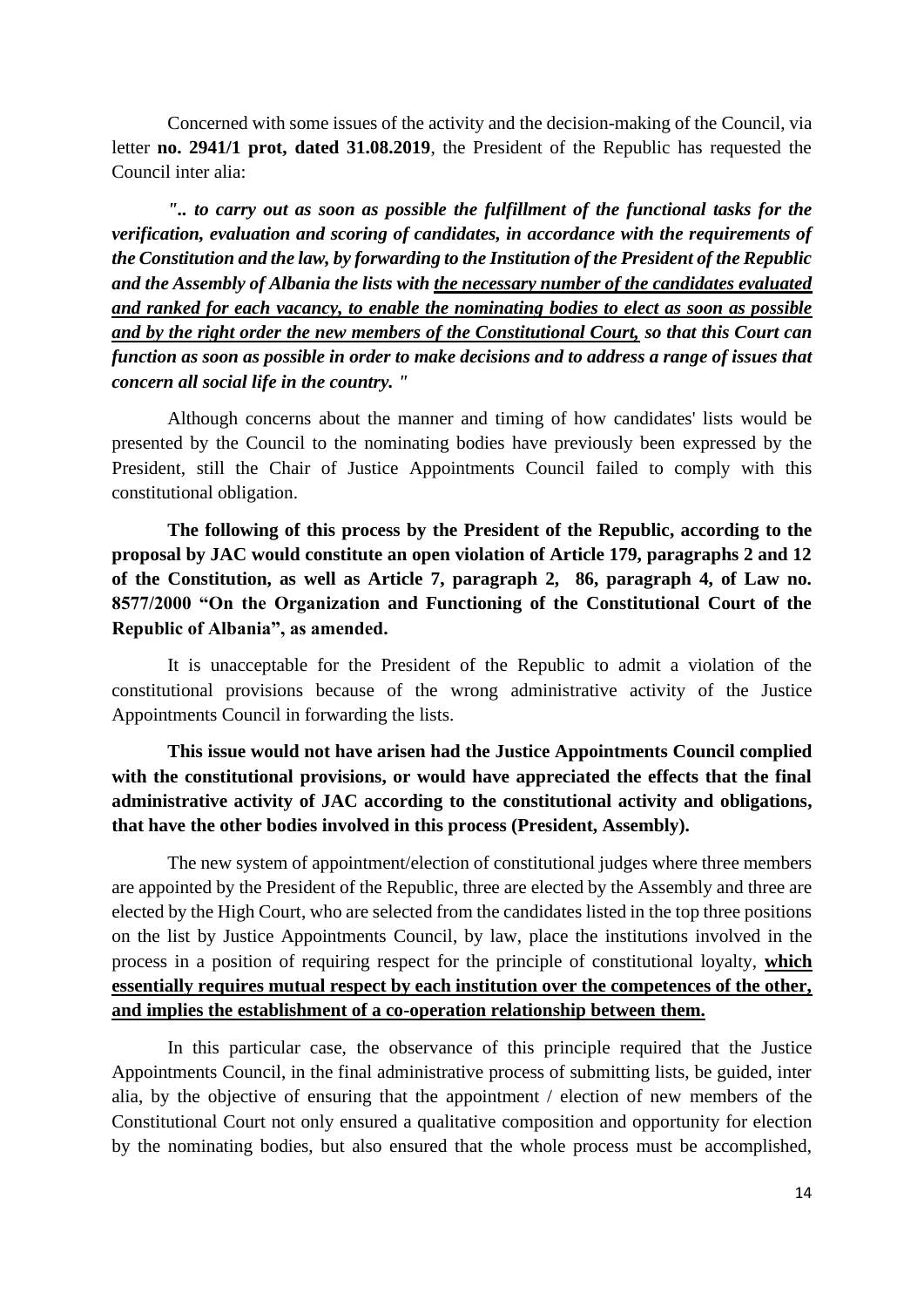following the order of appointment / election of judges in accordance with the constitution and law.

The President of the Republic uses the opportunity to bring to the attention of the Justice Appointments Council and the Assembly of Albania that the Constitutional Court of the Republic of Albania has for years dealt by decision-making with issues of precisely of this nature, that are related to how they should behave and interact with each other the constitutional institutions throughout the process of appointing / electing higher level judges in which the constitutional judges are included.

The Constitutional Court, in its decisions no.2 / 2005; no. 24/2011 and 41/2012, has extensively argued over the principle of constitutional loyalty (co-operation), a principle that should guide the institutions involved when the system of selecting and nominating candidates for these senior positions in the judicial system is completed by more than a constitutional body.

In paragraph 22 of Decision No. 24/2011 the Constitutional Court argues: "*This nomination system, accepted by the Constitution, places the subjects involved before the requirement of respect for the principle of constitutional loyalty which, in essence, expresses mutual respect. from each subject for the competences of the other, and implies the creation of a co-operation relationship between them ".*

In another point of this ruling, the Constitutional Court reiterates: "*37. In applying the basic principle of the rule of law, that of separation and balances between powers, the constitution maker has determined, for each of the bodies representing these powers, the powers that comply/respond with its purpose. As long as these powers are determined by constitutional norms, it is disallowed for another body to take or ignore them at will*. "

With the procedure followed by JAC it appears that this body has violated the principle of constitutional loyalty, because in its last administrative activity it has not shown care and cooperation with the Institution of the President of the Republic in the procedures for appointing new members of the Constitutional Court.

Deeply overlooking and underestimating the effect that its administrative activity would create on the exercise of powers by the President of the Republic and the Assembly of Albania, the Justice Appointments Council has placed the bodies in difficulty in exercising their powers under the constitutional order.

**Without a cooperation between the bodies involved in the process of appointing the new members of the Constitutional Court (JAC-President-JAC-Assembly), this process cannot be concluded in accordance with Article 179, paragraphs 2 and 12 of the Constitution and the principles drafted by the jurisprudence of the Constitutional Court itself.**